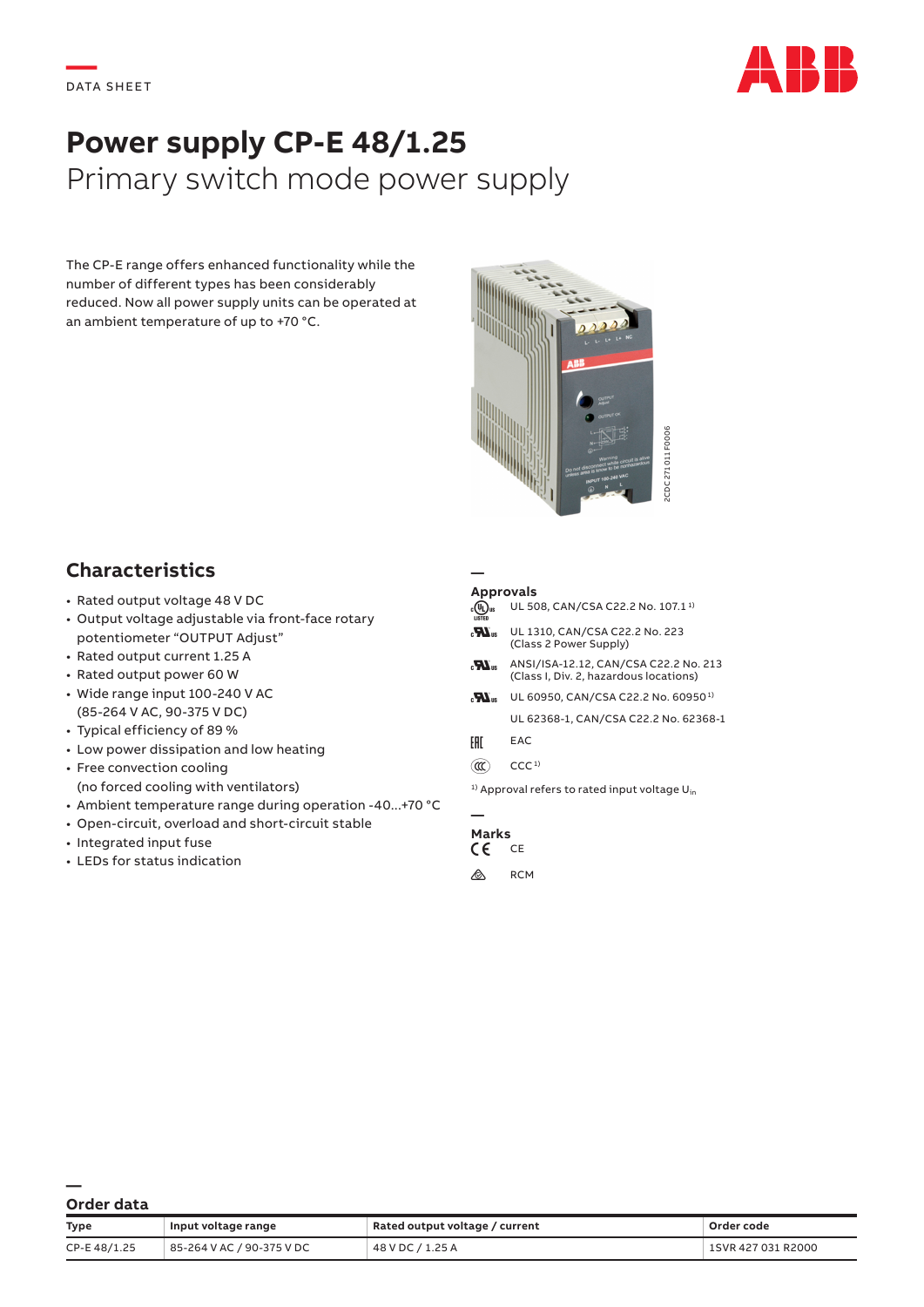## **Functions**



## **Application**

The primary switch mode power supply offers two voltage input ranges. This enables the supply with AC or DC. Furthermore it is equipped with two generous capacitors, which ensure mains buffering of at least 30 ms (at 230 V AC). That is why the devices can be used worldwide also in high fluctuating networks and battery-powered plants.

### **Operating mode**

By means of the potentiometer "OUTPUT Adjust" the output voltage can be adjusted within a range of 48 to 55 V DC. Thus, the power supply can be optimally adapted to the application, e.g. compensating the voltage drop caused by a long line length.

The green LED "OUTPUT OK" is lightening during operation.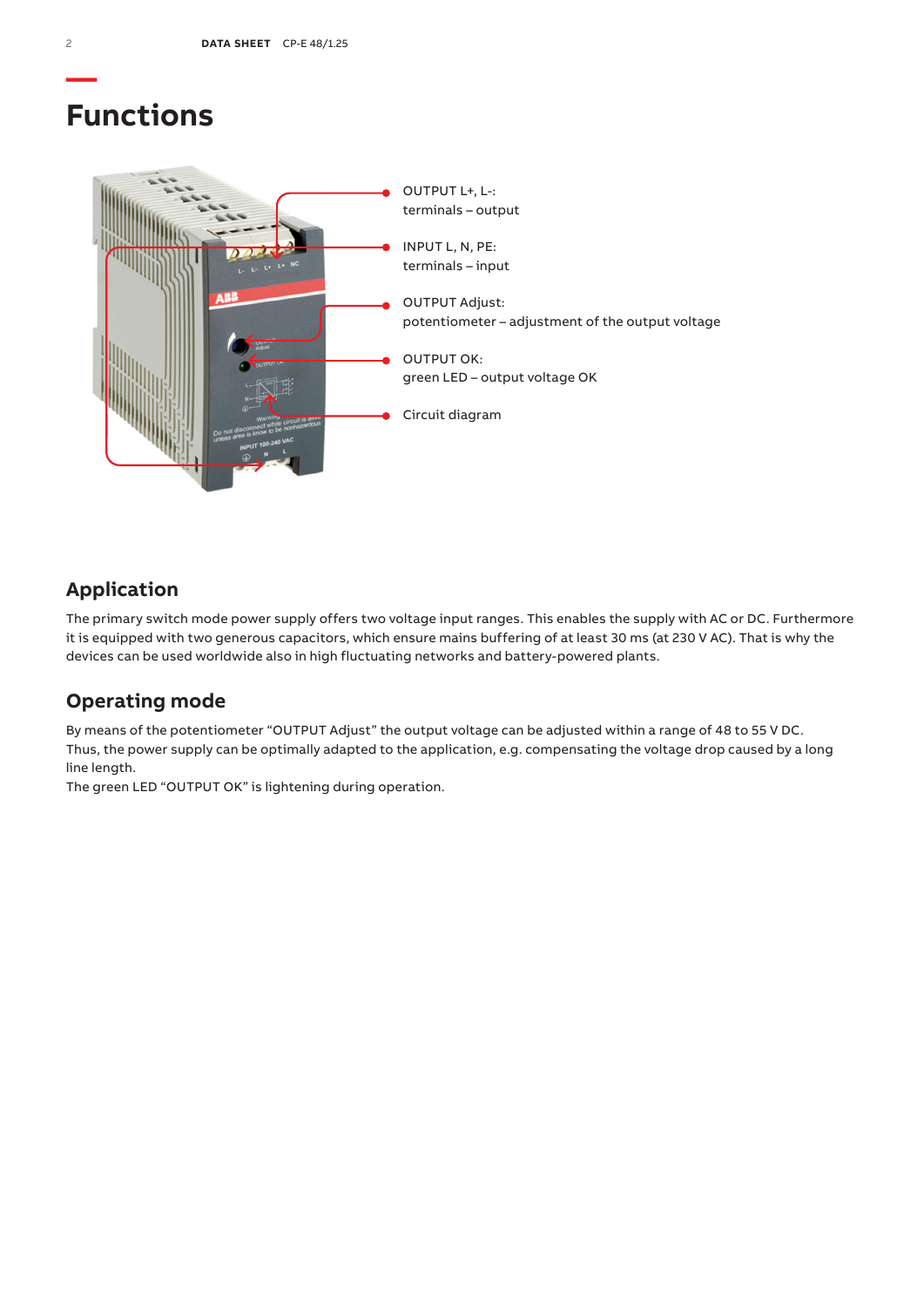## **Installation**

### **Mounting**

The switch mode power supply can be snapped on a DIN rail according to IEC/EN 60715 as shown in the accompanying picture. For that the device is set with its mounting rail slide on the upper edge of the mounting rail and locked by lifting it downwards.



## **Demounting**

Remove the switch mode power supply as shown in the accompanying picture. For that the latching lever is pulled downwards by means of the screwdriver. Alternatively you can press the unlock button to release the device. Then in both cases the device can be unhinged from the mounting rail edge and removed.



## **Mounting position**

The devices have to be mounted horizontally with the input terminals on the bottom. In order to ensure a sufficient convection, the minimum distance to other modules should not be less than 25 mm in vertical and horizontal direction.

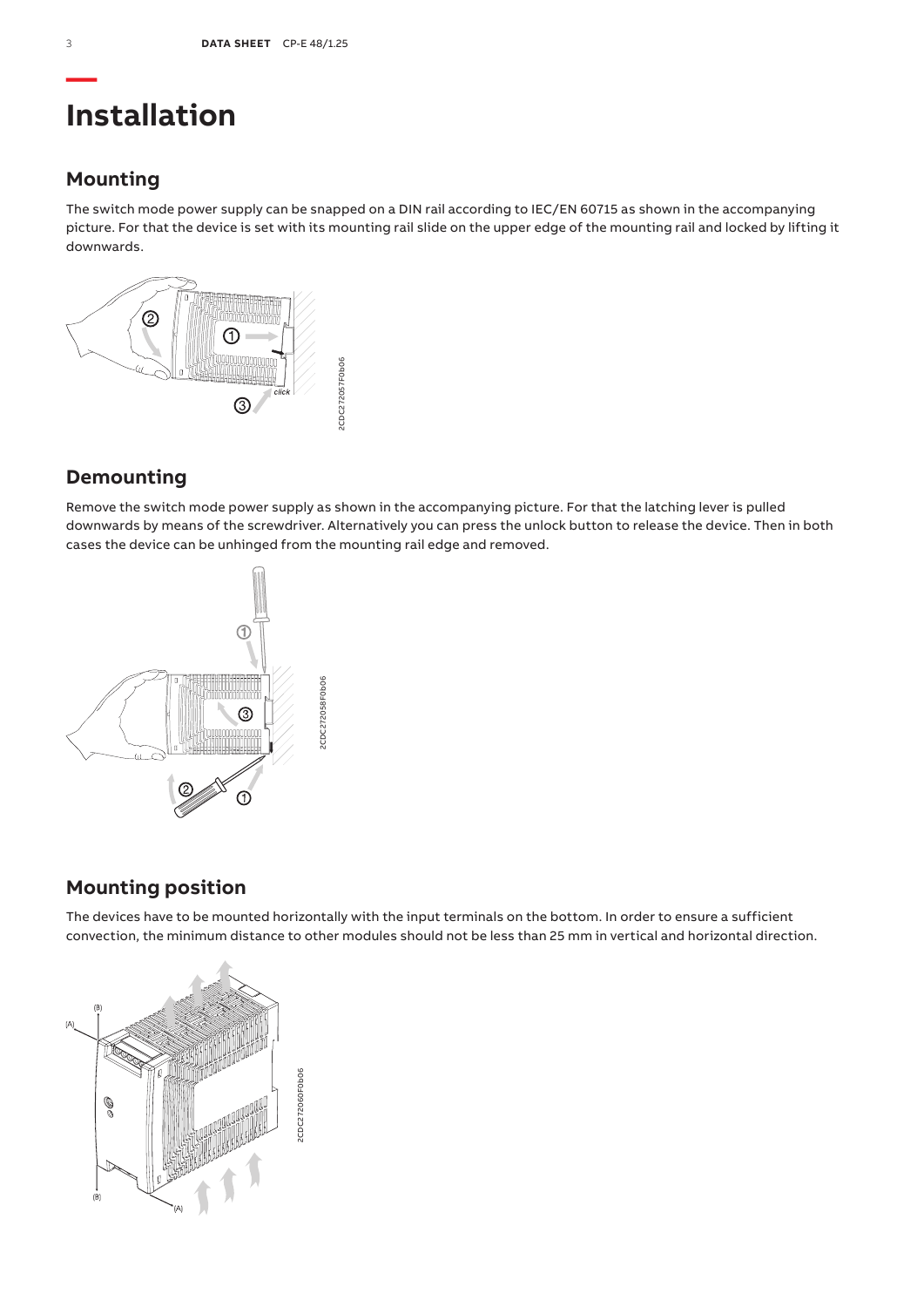## **Electrical connection**

Connect the input terminals L and N. The protective earth conductor PE must be connected. The installation must be executed acc. to EN 62368-1, provide a suitable disconnecting device (e. g. line protection switch) in the supply line. The input side is protected by an internal input fuse.

Rate the lines for the maximum output current (considering the short-circuit current) or provide a separate fuse protection. We recommend to choose the cable section as large as possible in order to minimize voltage drops. Observe the polarity. The device is overload, short-circuit and open-circuit proof. The secondary side of the power supply unit is electrically isolated from the input and internally not earthed (SELV) and can therefore be earthed by the user according to the needs with L+ or L- (PELV).

## **Connection diagram**

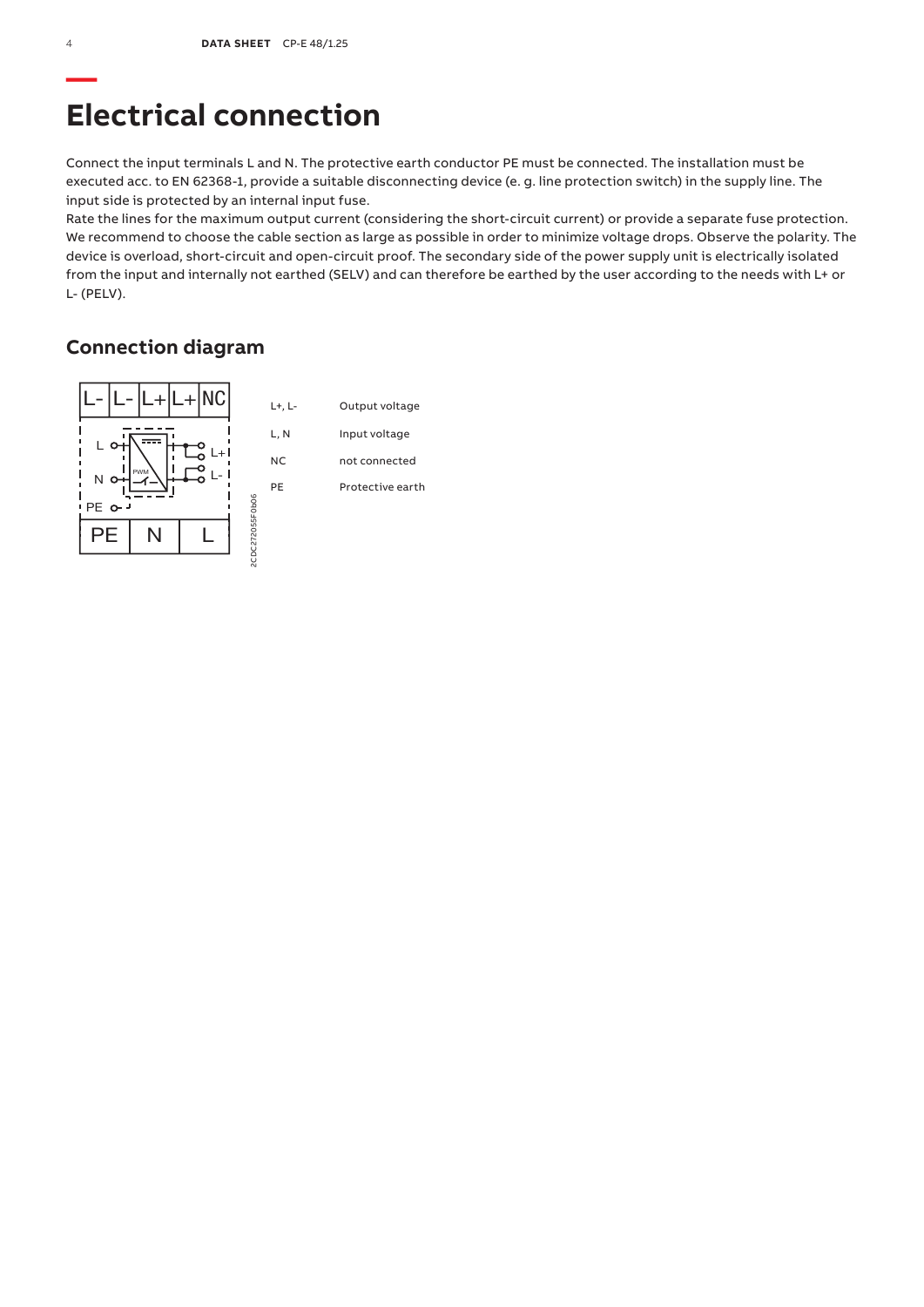# **Safety instructions and warnings**



### **In operation pay attention to:**

- Do not modify the installation (primary and secondary side)! High current! Risk of electric arcs and electric shock (danger to life)!
	- Risk of burns: Depending on the operation conditions the housing can become hot.
- The device contains no user serviceable parts. In any case of device malfunction please send the unit back to manufacturer.

The device must be installed by qualified persons only and in accordance with the specific national regulations (e. g. VDE, etc.).

The CP-E power supplies are chassis-mounted units. It is maintenance-free and does not contain any integral setting elements and should therefore not be opened.



- Read the operating and installation instructions carefully and completely!
- Disconnect the system from the supply network and protect against switching on!



### **CAUTION**

Improper installation/operation may impair safety of personnel and cause operational difficulties or destruction of the unit.



### **WARNING**

### **Before start of operation the following must be ensured:**

- Connection to mains or DC supply according to the specific national regulations for class of protection I. Power supply cables and unit must be sufficiently fused. A disconnecting device has to be provided for the end product to disengage unit and supply cables from supply mains if required.
- Rate the output lines for the output current of the power supply and connect them with the correct polarity.
- In order to ensure sufficient convection the distance to the other devices has to be considered.



## **WARNING**

### **Danger to life!**

Never carry out work when voltage is present. The power supply contains components with high stored energy and circuits with high voltage! Do not introduce any objects into the unit and do not open the unit. With some units of this range the output is capable of providing hazardous energy. Ensure that the service personnel is protected against inadvertent contact with parts carrying energy. If the internal fuse is blown most probably the device is defect. In this case an examination of the device by the manufacturer is necessary.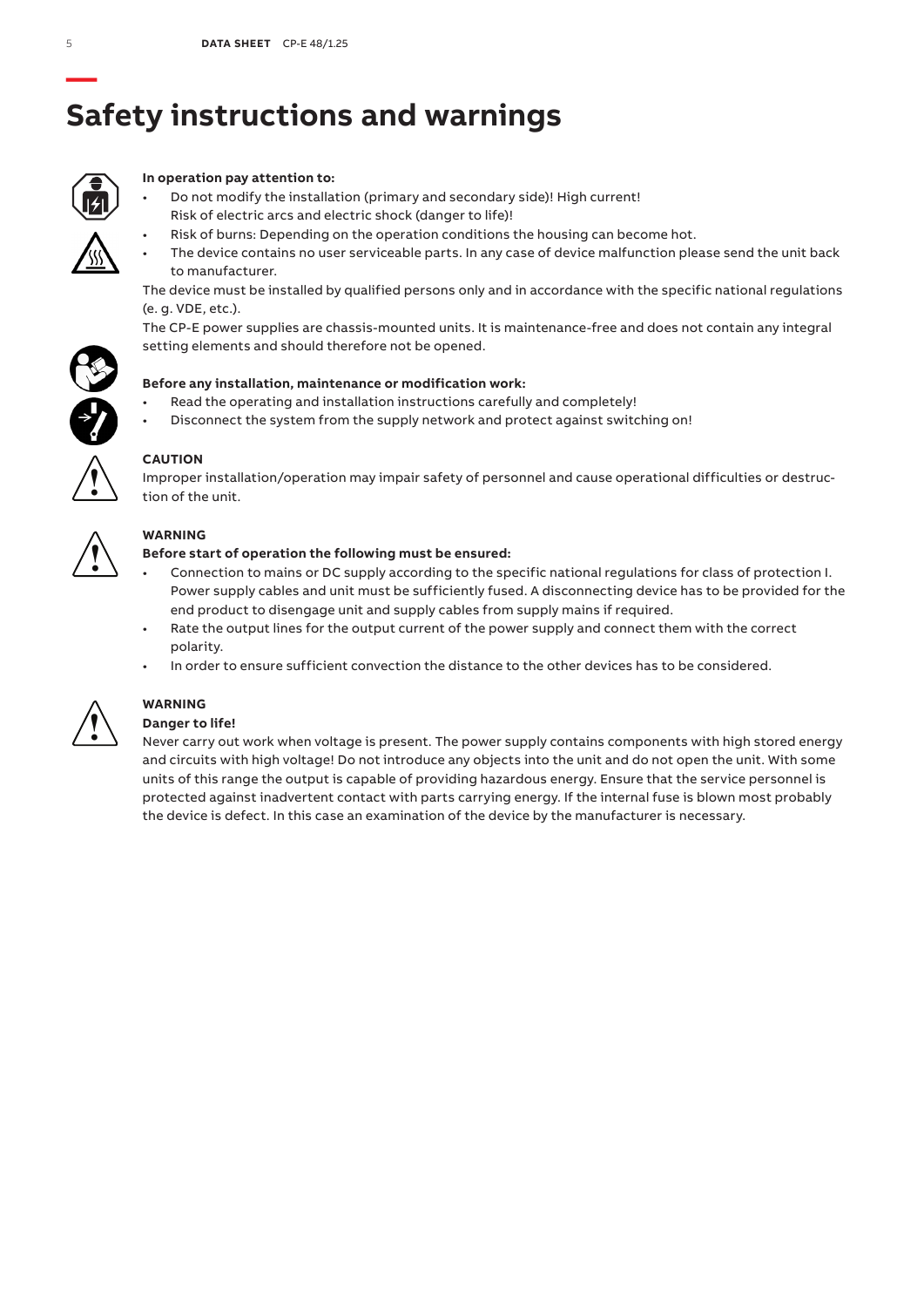## **Technical data**

Data at  $T_a$  = 25 °C, U<sub>in</sub> = 230 V AC and rated values, unless otherwise indicated

#### **— Input circuits**

| <b>Supply circuits</b>              |                |                            |
|-------------------------------------|----------------|----------------------------|
| Rated input voltage U <sub>in</sub> | L,N            | 100-240 V AC               |
| Input voltage range                 | AC             | 85-264 V                   |
|                                     | DC.            | 90-375V                    |
| Frequency range                     | AC             | 47-63 Hz                   |
| Typical input current               | at 115 V AC    | 1060 mA                    |
|                                     | at 230 V AC    | 590 mA                     |
| Typical power consumption           |                | 69.0W                      |
| Inrush current limiting             | at 115 V AC    | 30 A                       |
|                                     | at 230 V AC    | 60 A                       |
| Discharge current                   | input / output | $0.25 \text{ mA}$          |
|                                     | input / PE     | $3.5 \text{ mA}$           |
| Power failure buffering time        | at 115 V AC    | min. 20 ms                 |
|                                     | at 230 V AC    | min. 30 ms                 |
| Internal input fuse                 |                | 2 A slow-acting / 250 V AC |
| Power factor correction (PFC)       |                | no                         |

#### **— User interface**

| Indication of operational states |                      |                      |  |
|----------------------------------|----------------------|----------------------|--|
| Output voltage                   | OUTPUT OK: green LED | L: output voltage OK |  |

### **— Output circuit**

| Rated output voltage                   | L+, L+, L-, L-                                             | 48 V DC                   |
|----------------------------------------|------------------------------------------------------------|---------------------------|
| Tolerance of the output voltage        |                                                            | $0+1$ %                   |
| Adjustment range of the output voltage |                                                            | 48-55 V DC                |
| Rated output power                     |                                                            | 60W                       |
| Rated output current I.                | $T_s \leq 60 °C$                                           | 1.25 A                    |
| Derating of the output current         | 60 °C < $T_a \le 70$ °C                                    | $2.5\%$ /°C               |
| Maximum deviation with                 | load change statical                                       | ±0.5%                     |
|                                        | change of output voltage within the<br>input voltage range | ±0.5%                     |
| Control time                           |                                                            | < 2 ms                    |
| Starting time after applying           | at I.                                                      | max.1s                    |
| the supply voltage                     | with $7000 \mu F$                                          | max. 1.5 s                |
| Rise time                              | at I,                                                      | max. 150 ms               |
|                                        | with 7000 µF                                               | max. 500 ms               |
| Fall time                              |                                                            | max. 150 ms               |
| Residual ripple and switching peaks    | $BW = 20 MHz$                                              | 50 mV                     |
| Parallel connection                    |                                                            | yes, to enable redundancy |
| Series connection                      |                                                            | yes, to increase voltage  |
| Resistance to reverse feed             |                                                            | 1 s - max. 63 V DC        |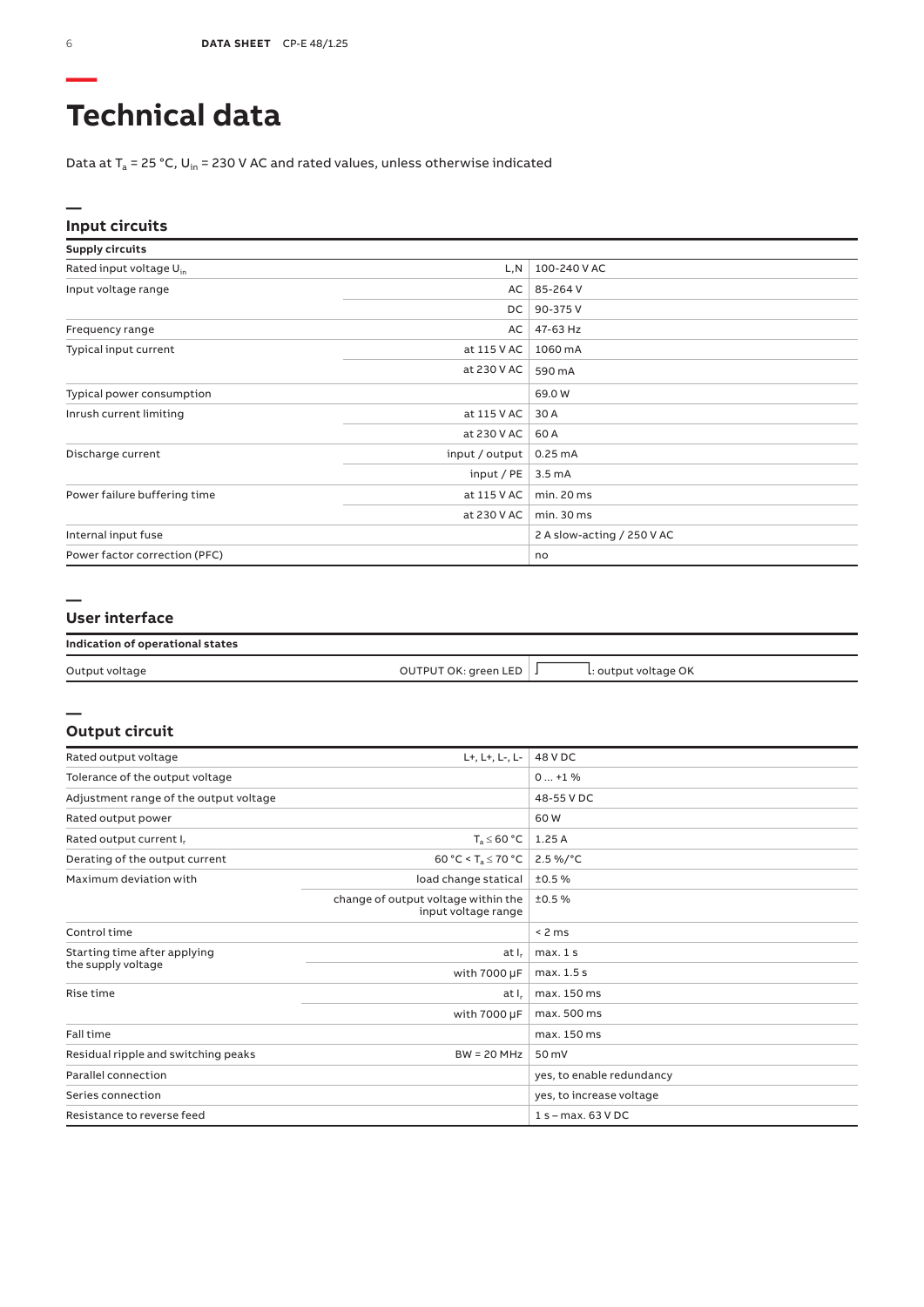#### **Output circuit – no-load, overload and short-circuit behaviour**

| Characteristic curve of output | U/I characteristic curve                |
|--------------------------------|-----------------------------------------|
| Short-circuit protection       | continuous short-circuit proof          |
| Short-circuit behaviour        | continuation with output power limiting |
| Overload protection            | output power limiting                   |
| No-load protection             | continuous no-load stability            |
| Starting of capacitive loads   | 7000 µF                                 |

#### **—**

### **General data**

| Power dissipation                    |                       | typ. 7.8 W                                                 |
|--------------------------------------|-----------------------|------------------------------------------------------------|
| Efficiency                           |                       | typ. 89 %                                                  |
| Duty time                            |                       | 100%                                                       |
| Dimensions ( $W \times H \times D$ ) |                       | 40.5 x 90 x 114 mm<br>$(1.59 \times 3.54 \times 4.49)$ in) |
| Weight                               |                       | 0.316 kg (0.697 lb)                                        |
| Material of housing                  |                       | Plastic                                                    |
| Mounting                             |                       | DIN rail (IEC/EN 60715), snap-on mounting without any tool |
| Mounting position                    |                       | horizontal                                                 |
| Minimum distance to other units      | horizontal / vertical | 25 mm / 25 mm (0.98 in / 0.98 in)                          |
| Degree of protection                 | housing / terminals   | IP20 / IP20                                                |
| <b>Protection class</b>              |                       |                                                            |

**—**

### **Electrical connection – input circuit / output circuit**

| Connecting capacity | fine-strand with wire end ferrule                                                |                      |
|---------------------|----------------------------------------------------------------------------------|----------------------|
|                     | fine-strand without wire end ferrule $\vert$ 0.2-2.5 mm <sup>2</sup> (24-14 AWG) |                      |
|                     | rigid                                                                            |                      |
| Stripping length    |                                                                                  | 6 mm (0.24 in)       |
| Tightening torque   |                                                                                  | $0.6$ Nm $(5$ lb.in) |

#### **— Environmental data**

| Ambient temperature range                 | operation  | $-40+70 °C (-40+158 °F)$                                       |
|-------------------------------------------|------------|----------------------------------------------------------------|
|                                           | rated load | $-40+60 °C (-40+140 °F)$                                       |
|                                           | storage    | $-40+85 °C (-40+185 °F)$                                       |
| Damp heat                                 |            | 95 % RH, without condensation                                  |
| Vibration (sinusoidal) (IEC/EN 60068-2-6) |            | 10-500 Hz, 2 G, along X, Y, Z each axis, 60 min. for each axis |
| Shock (half-sine) (IEC/EN 60068-2-27)     |            | 15 G, 11 ms, 3 axis, 6 faces, 3 times for each face            |

**Isolation data**

**—**

**—**

| Rated insulation voltage U <sub>i</sub> | input / output $\vert$ 3 kV AC |                                     |
|-----------------------------------------|--------------------------------|-------------------------------------|
|                                         | input / $PE$   1.5 kV AC       |                                     |
|                                         |                                | output / PE   0.5 kV AC; 0.71 kV DC |
| Pollution degree                        |                                |                                     |
| Overvoltage category                    |                                | ш                                   |

### **Standards / Directives**

| Standards              | IEC/EN 62368-1     |
|------------------------|--------------------|
| Low Voltage Directive  | 2014/35/EU         |
| Protective low voltage | SELV (IEC 60950-1) |
| <b>EMC Directive</b>   | 2014/30/EU         |
| <b>RoHS Directive</b>  | 2011/65/EU         |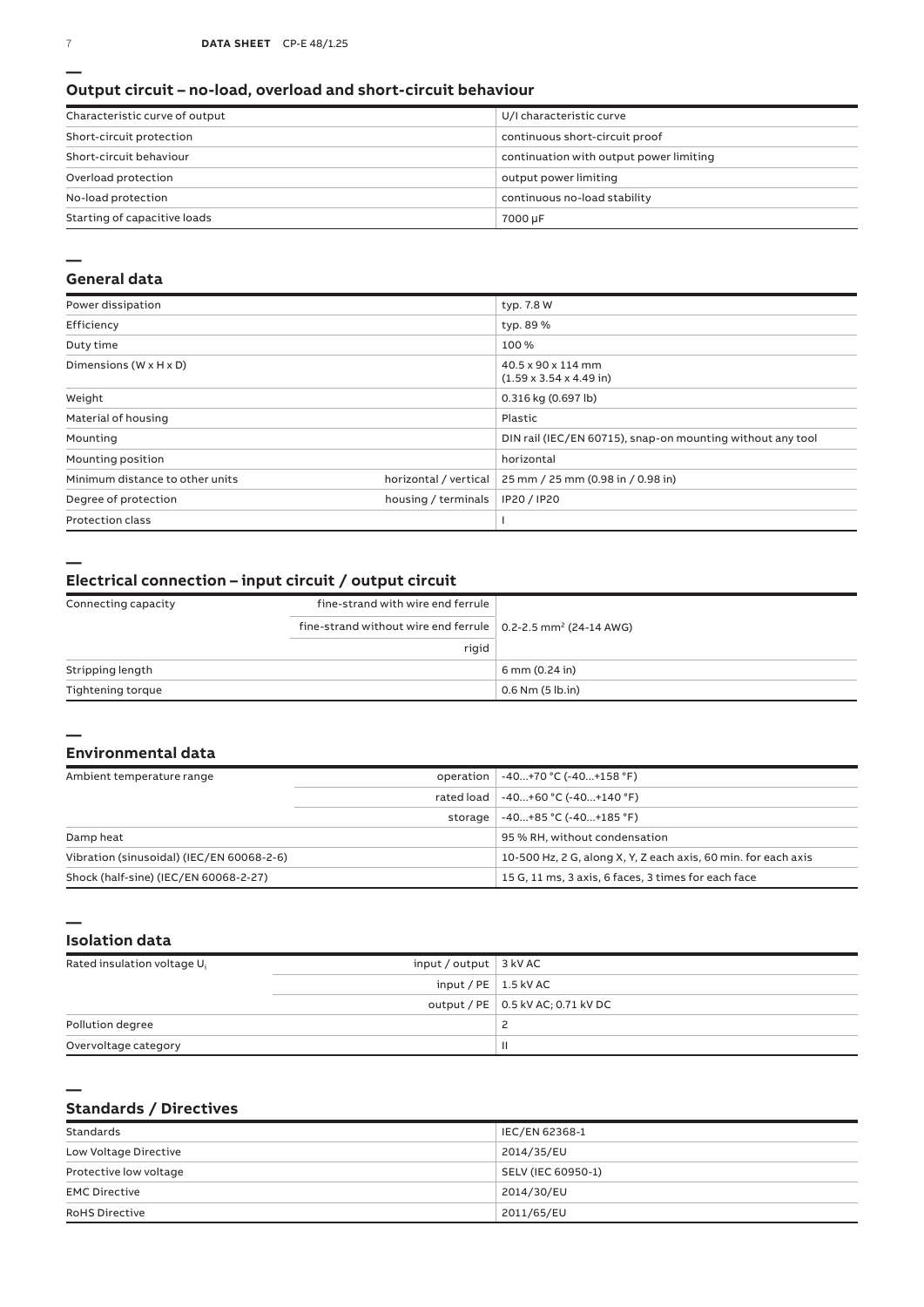### **Electromagnetic compatibility**

| Interference immunity to                                     |                        | IEC/EN 61000-6-2                                                |
|--------------------------------------------------------------|------------------------|-----------------------------------------------------------------|
| electrostatic discharge                                      | IEC/EN 61000-4-2       | Level 4 (air discharge 15 kV / contact discharge 8 kV)          |
| radiated, radio-frequency,<br>electromagnetic field          | IEC/EN 61000-4-3       | Level 3 (10 V/m)                                                |
| electrical fast transient / burst                            | IEC/EN 61000-4-4       | Level 4 (4 kV / 5 kHz)                                          |
| surge                                                        | IEC/EN 61000-4-5       | L-L Level 3 (2 kV) / L-PE Level 4 (4 kV)                        |
| conducted disturbances, induced by<br>radio-frequency fields | IEC/EN 61000-4-6       | Level 3 (10 V)                                                  |
| power frequency magnetic fields                              | IEC/EN 61000-4-8       | Level 4 (30 A/m)                                                |
| voltage dips, short interruptions<br>and voltage variations  | IEC/EN 61000-4-11      | dip: >95 % 10 ms / >30 % 500 ms<br>interruptions: >95 % 5000 ms |
| Interference emission                                        |                        | IEC/EN 61000-6-3                                                |
| high-frequency radiated                                      | IEC/CISPR 22, EN 55022 | Class B                                                         |
| high-frequency conducted                                     | IEC/CISPR 22, EN 55022 | Class B                                                         |
| limits for harmonic current emissions                        | IEC/EN 61000-3-2       | Class A                                                         |

# **Technical diagrams**

### **Output behaviour**



Characteristic curve of output at  $T_a = 25 °C$ 

The switch mode power supply CP‑E 48/1.25 is able to supply at 48 V DC output voltage and

• at an ambient temperature of:

≤ 60 °C a continuous output current of approx. 1.25 A

• at ambient temperatures of:

60 °C <  $T_a \le 70$  °C the output power has to be reduced by 2.5 % per °C temperature increase.

If the switch mode power supply is loaded with an output current > 1.25 A, the operating point is passing through the U/I characteristic curve shown.

**—**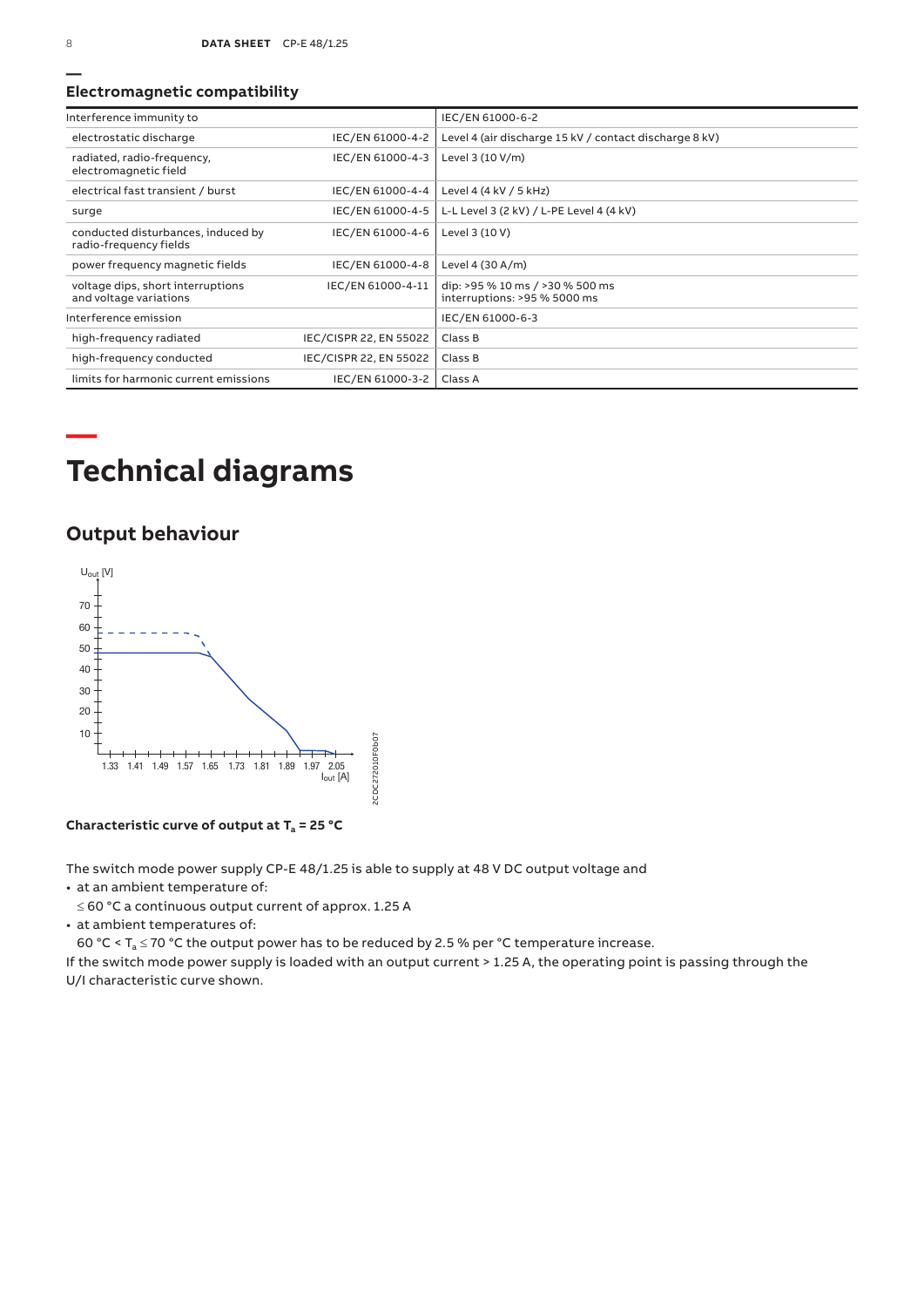### **Temperature behaviour**



**Characteristic curve of temperature at rated load**

## **— Dimensions**

in mm [inches]



**CP-E 48/1.25**

## **— Further documentation**

| Document title                 | Document type      | Document number    |
|--------------------------------|--------------------|--------------------|
| Electronic Products and Relays | Technical catalog  | 2CDC 110 004 C02xx |
| Power Supply Units             | Application manual | 2CDC 114 048 M020x |

You can find the documentation on the internet at www.abb.com/lowvoltage -> Automation, control and protection -> Power supplies.

## **— CAD system files**

You can find the CAD files for CAD systems at http://abb-control-products.partcommunity.com -> Low Voltage Products & Systems -> Control Products -> Power Supplies.